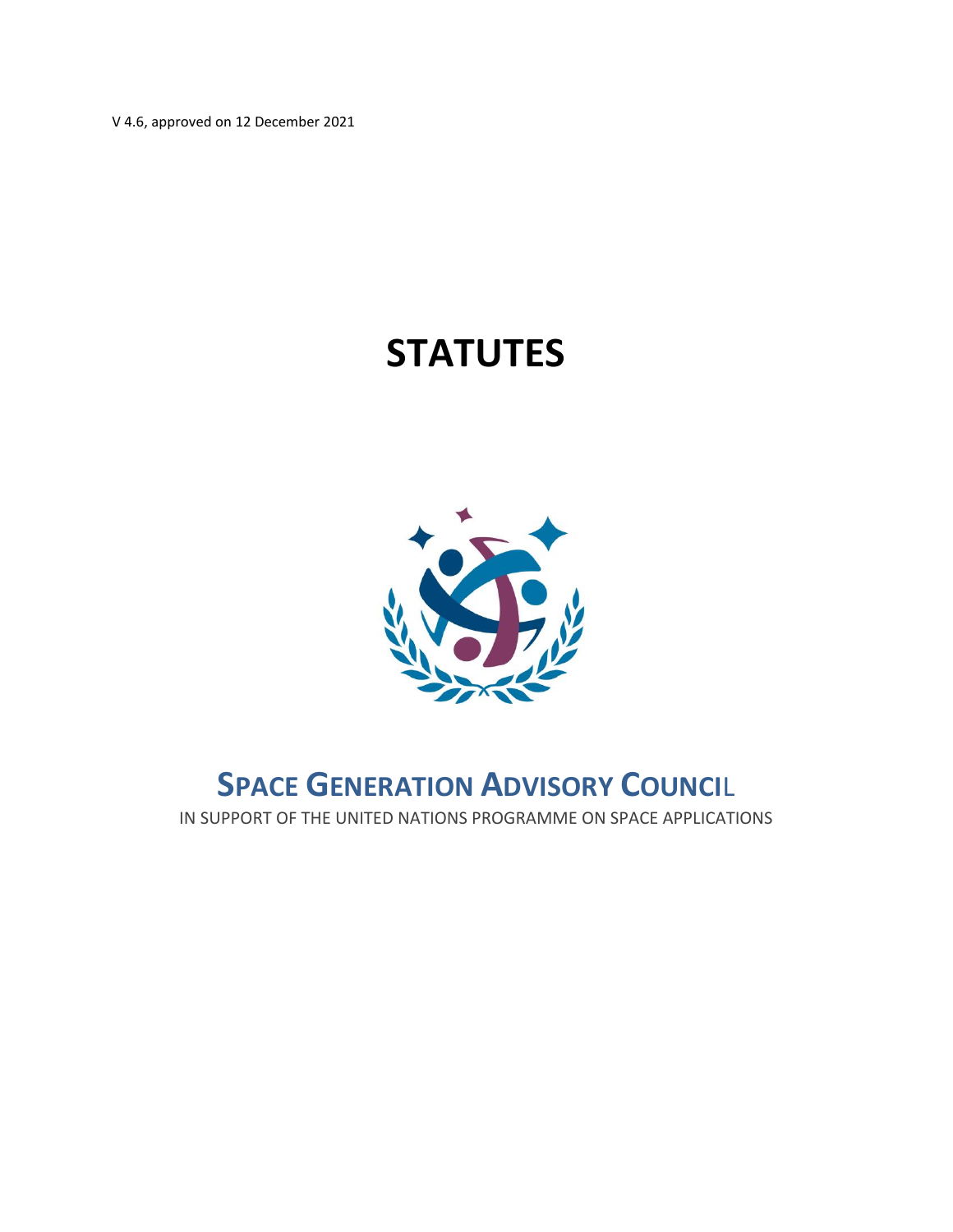

# **Statutes**

### **Contents**

| <b>ARTICLE I.</b>     |  |
|-----------------------|--|
| <b>ARTICLE II.</b>    |  |
| <b>ARTICLE III.</b>   |  |
| <b>ARTICLE IV.</b>    |  |
| <b>ARTICLE V.</b>     |  |
| <b>ARTICLE VI.</b>    |  |
| <b>ARTICLE VII.</b>   |  |
| <b>ARTICLE VIII.</b>  |  |
| <b>ARTICLE IX.</b>    |  |
| <b>ARTICLE X.</b>     |  |
| <b>ARTICLE XI.</b>    |  |
| <b>ARTICLE XII.</b>   |  |
| <b>ARTICLE XIII.</b>  |  |
| <b>ARTICLE XIV.</b>   |  |
| <b>ARTICLE XV.</b>    |  |
| <b>ARTICLE XVI.</b>   |  |
| <b>ARTICLE XVII.</b>  |  |
| <b>ARTICLE XVIII.</b> |  |
| <b>ARTICLE XIX.</b>   |  |
| <b>ARTICLE XX.</b>    |  |
| <b>ARTICLE XXI.</b>   |  |
| ARTICLE XXII.         |  |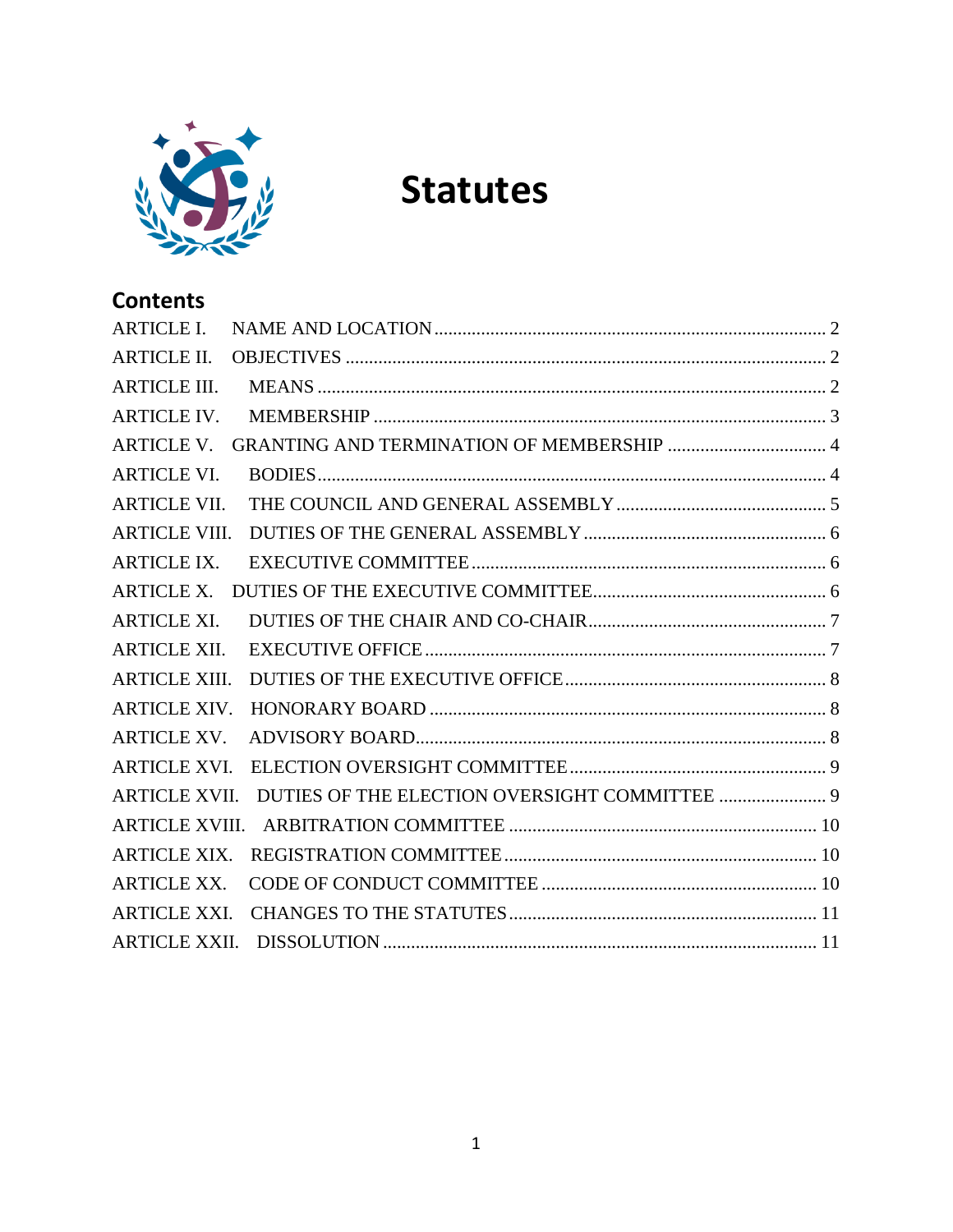#### <span id="page-2-0"></span>**ARTICLE I. NAME AND LOCATION**

- 1. The name of the international non-governmental, non-profit organisation shall be "Space Generation Advisory Council in support of the United Nations Programme on Space Applications". Hereinafter, it is referred to as "SGAC" or "the Organisation".
- 2. The office of the Organisation shall be located in Vienna, Austria, and/or other locations as determined by the Executive Committee and endorsed by the Advisory Board.

#### <span id="page-2-1"></span>**ARTICLE II. OBJECTIVES**

- 1. As an international organisation endeavouring to have dedicated representatives in the form of National Points of Contacts for each United Nations member state ("State"), the purpose of the Organisation shall be the implementation of the recommendation of the 'The Space Millennium: Vienna Declaration on Space and Human Development' that aims "to create, within the framework of the Committee on the Peaceful Uses of Outer Space, a consultative mechanism to facilitate the continued participation of young people from all over the world, especially women and citizens of developing countries, in cooperative space-related activities" adopted by the Third United Nations Conference on the Exploration and Peaceful Uses of Outer Space (UNISPACE III) held in Vienna from 19 to 30 July 1999 and endorsed by the Fifty-fourth Session of the United Nations General Assembly on 11 February 2000 (A/RES/54/68), by:
	- a. Establishing a forum for dialogue on space-related issues between the youths of the world and the United Nations – in particular through the United Nations Committee on the Peaceful Uses of Outer Space (UNCOPUOS) and the United Nations Office for Outer Space Affairs (UN OOSA) – and any other entities involved in the peaceful uses of outer space;
	- b. Mobilising the creativity, enthusiasm and vigour of the youth of the world to contribute to the advancement of humankind through the peaceful uses of outer space;
	- c. Facilitating and leading the implementation of the strategies set forth in the Space Generation Forum Technical Report (A/CONF.184/L.14);
	- d. Presenting a unified youth vision on space issues and the future of humanity to politicians, decision makers, and all other spheres of influence;
	- e. Facilitating and encouraging layer two networks (national, international organisations) to work together on common policies, strategies, and goals towards implementing the next steps for humanity in space.

#### <span id="page-2-2"></span>**ARTICLE III. MEANS**

- 1. In furtherance of and limited to the objectives stated in ARTICLE II, the Organisation shall employ the intellectual and material means described hereinafter.
- 2. Intellectual means:
	- a. Affiliate, endorse, co-operate and enter into contracts with other organisations, companies, agencies, associations or initiatives pursuing common objectives;
	- b. Establish Teams to pursue specific initiatives and to implement the work of the Organisation;
	- c. Organise conferences and meetings in pursuance of the Organisations' objectives;
	- d. Establish Project Groups to promote and carry out or assist in promoting and carrying out research, surveys and investigations and publish the useful results of such research, surveys and investigations;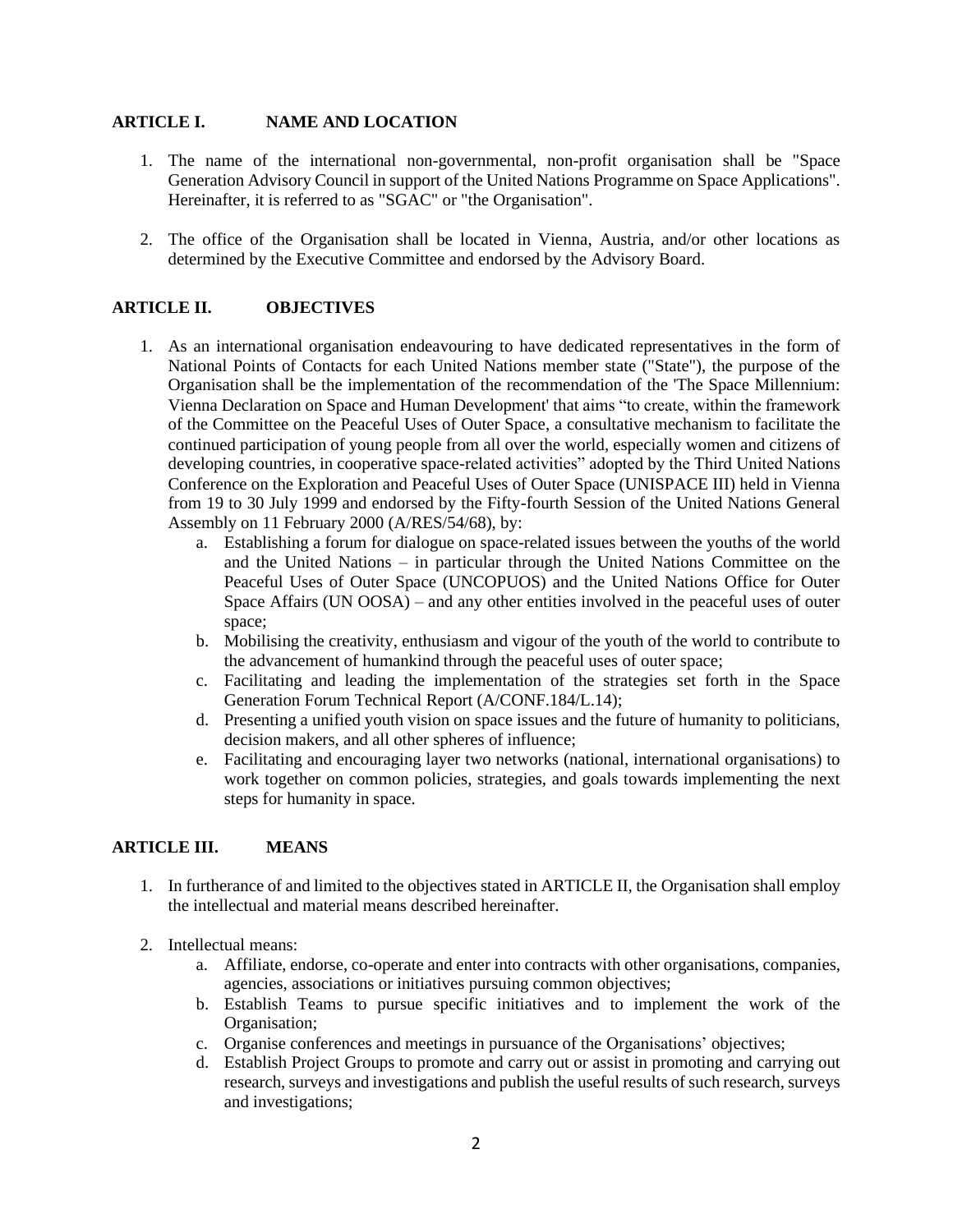- e. Create, collect and disseminate information on matters concerning the Organisation's objectives.
- 3. Material means:
	- a. Membership dues as determined by the Executive Committee and endorsed by the General Assembly;
	- b. Undertake, execute, manage or assist any charitable trusts which may lawfully be undertaken, executed, managed or assisted by the Organisation;
	- c. Purchase, lease, license, exchange, hire or acquire any property and any rights and privileges necessary for the promotion of such objectives and construct, maintain and alter any buildings or erections necessary for the work of the Organisation;
	- d. Make regulations for any property which may be so acquired;
	- e. Sell, let, mortgage, dispose of or turn to account, all or any of the property or assets of the Organisation;
	- f. Accept gifts and borrow or raise money for such objectives on such terms and on such security as shall be thought fit;
	- g. Procure contributions to the Organisation by personal or written appeals, public meetings or otherwise;
	- h. Invest the money of the Organisation not immediately required for such objectives in or on such investments, securities or property as may be thought fit, subject nevertheless to such conditions (if any) as may for the time being be imposed or required by law;
	- i. Employ any person or persons to supervise, organise and carry on the work of the Organisation and make all reasonable and necessary provision for the payment of pensions and superannuation to or on behalf of employees and their surviving spouses and other dependants, if the need arises;
	- j. Procure to be written and print, publish, issue and circulate gratuitously or otherwise papers, books, periodicals, pamphlets or other documents or films or recorded tapes;
	- k. Do all such other lawful things as are necessary or desirable for the attainment of the Organisations objectives.

#### <span id="page-3-0"></span>**ARTICLE IV. MEMBERSHIP**

- 1. The organisation shall have General, Registered, Ordinary, Executive, Alumni and Honorary Members.
- 2. Distinctively, any person born after 4 October 1957 (Sputnik) is to be considered a General Member of the Space Generation. The term "Member" does not apply to General Members within the SGAC Statutes and Bylaws. General Members have no voting rights within the Organisation.
- 3. Registered Members are those persons that have registered with the Organisation as determined in Article 4 of the SGAC Bylaws. Registered Members shall be 18-35 years old (counted from their actual date of birth). Members can register from the day of their 18th birthday and maintain Registered Membership until the day of their 36th birthday. On the day of their 36th birthday, Registered Members automatically become Alumni Members.
- 4. Ordinary Members of the Organisation are all National Points of Contact, all Project Group Co-Leads, and those with appointed SGAC team positions. National Points of Contact are Ordinary Members with voting rights at the SGAC General Assembly, while Project Group Co-Leads and those with appointed SGAC team positions are Ordinary Members without voting rights at the SGAC General Assembly.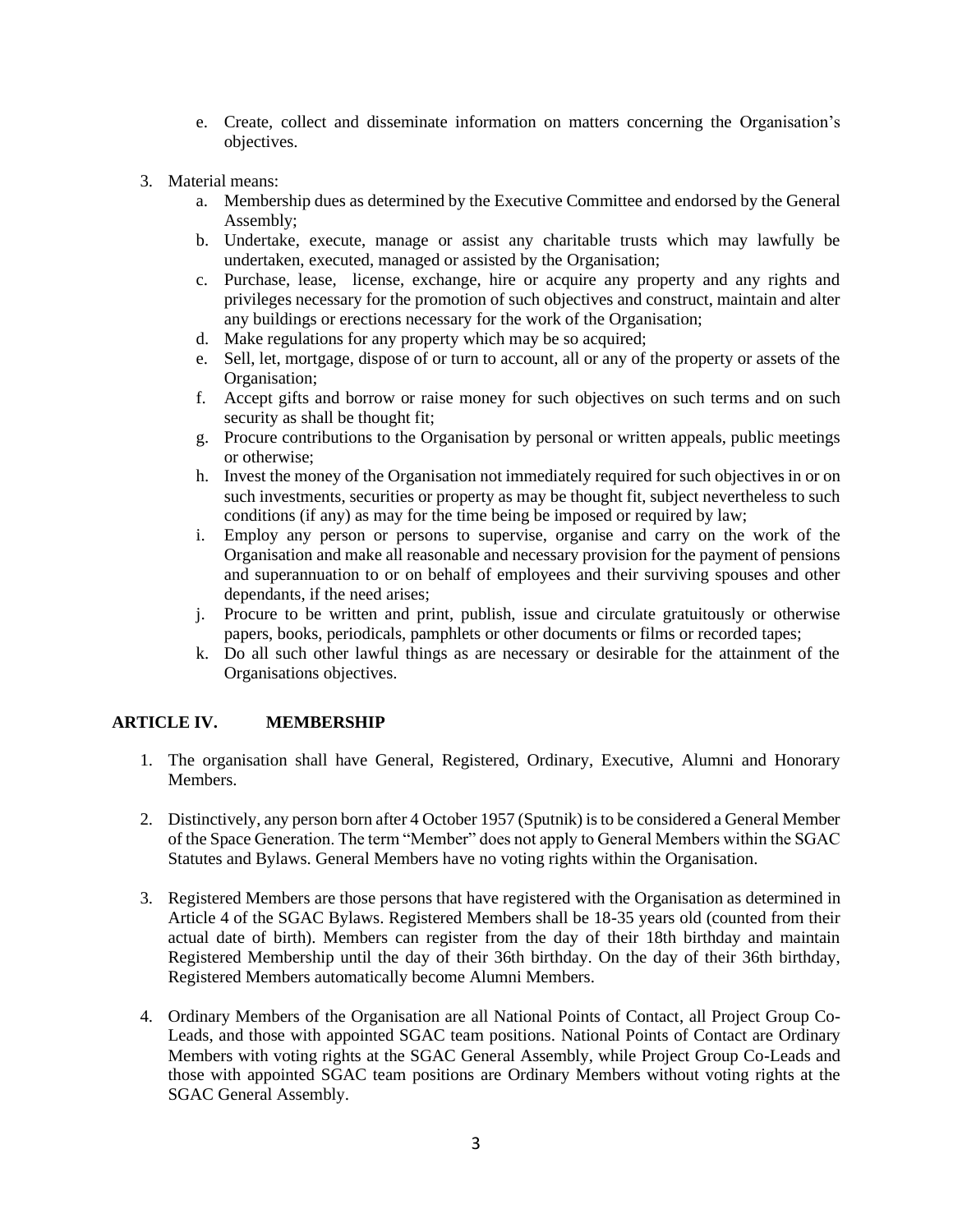- 5. Executive Members of the Organisation are all Regional Coordinators, the two Chairpersons of the Executive Committee, the Executive Director and other Members of the Executive Office as determined by the SGAC Bylaws.
- 6. Alumni Members are all former Registered, Ordinary, Executive and Honorary Members whose Member status transitioned to that of an Alumni Member either of their own volition or due to other processes outlined in the SGAC Statutes and SGAC Bylaws. Each transition to Alumni Member of one's own volition only takes effect after the Executive Committee has received a notification in this regard in writing and if such transition is not restricted in any other way by the SGAC Statutes or SGAC Bylaws.
- 7. Honorary Members are all members of the Honorary Board and the Advisory Board.

#### <span id="page-4-0"></span>**ARTICLE V. GRANTING AND TERMINATION OF MEMBERSHIP**

- 1. Ordinary Membership shall be granted to National Points of Contact, Project Group Co-Leads, and those with appointed SGAC team positions throughout their respective whole term.
- 2. Executive Membership shall be granted to Executive Members including Regional Coordinators, the two Chairpersons of the Executive Committee, the Executive Director, and other Members of the Executive Office as determined in the SGAC Bylaws throughout their respective whole term. National Points of Contact elect two Regional Coordinators. In the case that Ordinary Members are elected into the position of Regional Coordinators, they lose their Ordinary Membership with immediate effect at the start of their respective term as Regional Coordinators and shall be replaced immediately pursuant to the SGAC Statutes and Bylaws. Regional Coordinators shall elect the two Chairpersons of the Executive Committee pursuant to the SGAC Statutes and SGAC Bylaws. Chairpersons of the Executive Committee lose any position previously held in the Organisation with immediate effect at the start of their respective term, and any such position shall be replaced immediately pursuant to the SGAC Statutes and SGAC Bylaws.
- 3. The Membership of the Honorary Board shall be appointed by the Executive Committee.
- 4. The Membership of the Advisory Board shall be comprised of up to twelve individuals who represent the views of the Organisation to promote space among the youth of the world. Members shall be appointed by the Executive Committee and can include outgoing Regional Coordinators and outgoing Chairpersons. The Advisory Board shall preferably include one representative of the SGAC founders unless none of the SGAC founders is available or willing to be Member of the Advisory Board. The Membership of the Advisory Board is for one year and may be renewed.
- 5. Any SGAC Membership status terminates upon death. SGAC Membership statuses can further be terminated by voluntary renouncement of Membership or other processes laid out in the SGAC Statutes and SGAC Bylaws. Voluntary renouncement only takes effect after the Executive Committee has received a notification in this regard in writing. If a specific Membership status is inextricably linked to a specific position within SGAC, the termination of such Membership status also means the resignation from such position.

#### <span id="page-4-1"></span>**ARTICLE VI. BODIES**

The Organisation shall have the following Bodies:

a. The Council and General Assembly (ARTICLE VII)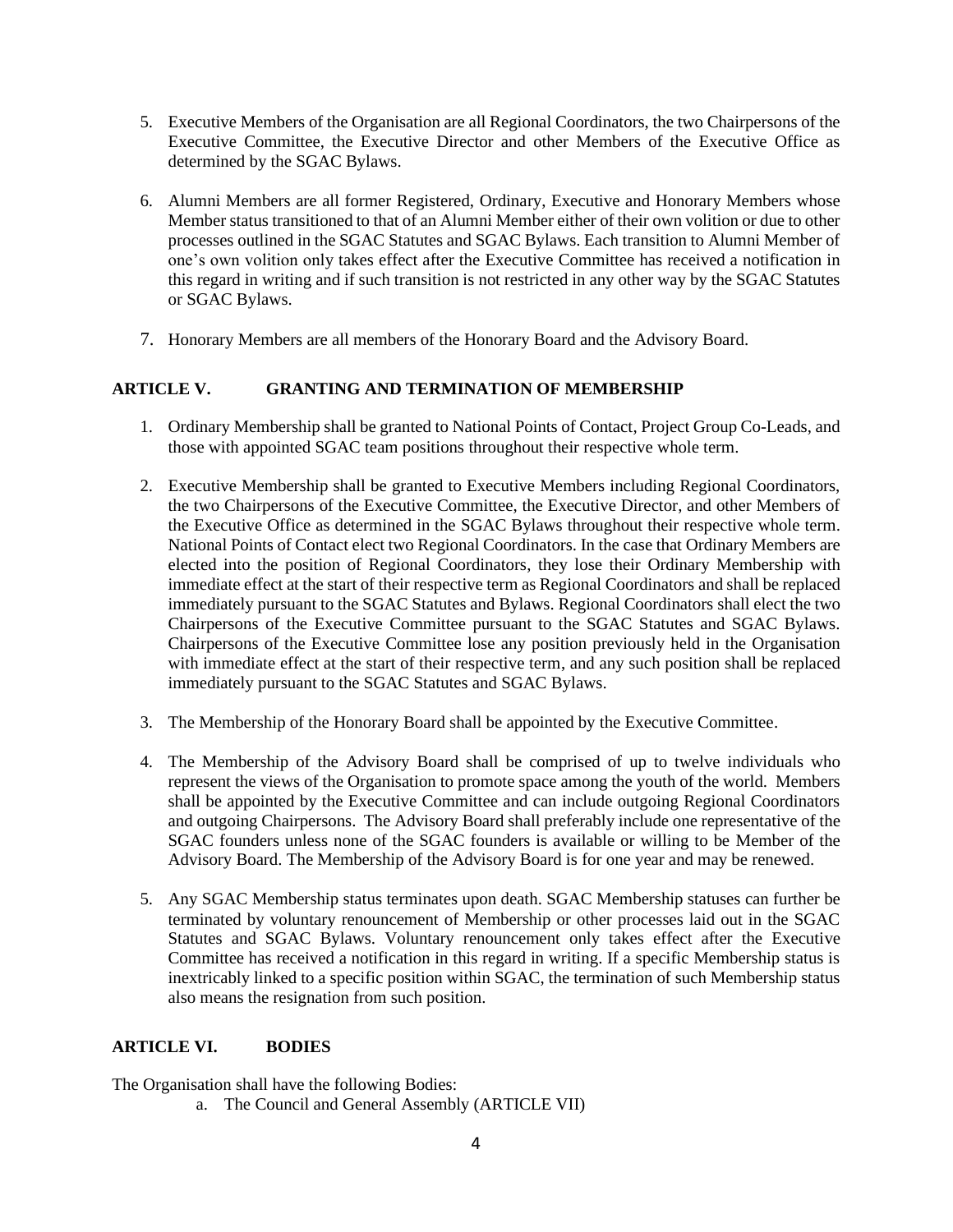- b. Executive Committee (ARTICLE IX)
- c. Executive Office (ARTICLE XII)
- d. Honorary Board (ARTICLE XIV)
- e. Advisory Board (ARTICLE XV)
- f. Election Oversight Committee (ARTICLE XVI)
- g. Arbitration Committee (ARTICLE XVIII)
- h. Registration Committee (ARTICLE XIX)
- i. Code of Conduct Committee (ARTICLE XX)

#### <span id="page-5-0"></span>**ARTICLE VII. THE COUNCIL AND GENERAL ASSEMBLY**

- 1. Ordinary Members, Executive Members, and Honorary Members together comprise the Space Generation Advisory Council. The Council shall convene during the General Assembly.
- 2. The General Assembly shall be held at least once a year.
- 3. An Extraordinary General Assembly shall be held either on decision of the Executive Committee, the Advisory Board, the General Assembly or upon the request of at least 10% of the Ordinary Members. Provisions for the General Assembly shall be valid for the Extraordinary General Assembly if not stated otherwise in the present Statutes.
- 4. Invitation for the General Assembly shall be sent to all Ordinary Members at least two months in advance.
- 5. All documents for the General Assembly, including the detailed tentative agenda, should be sent to Ordinary Members at least a month before the General Assembly. Statute and Bylaw change requests have to be shared with the General Assembly about 15 days prior to the meeting for online voting.
- 6. Proposals for additional agenda items shall be submitted in writing by Members at least 5 days before the Assembly takes place.
- 7. Decisions, with the exception of the calling for holding an Extraordinary General Assembly, can only be voted upon Agenda Items.
- 8. Executive and Ordinary Members are entitled to participate in the General Assembly. Only elected Ordinary Members are entitled to vote in the General Assembly. Each State represented by elected Ordinary Members shall have one vote. An elected Ordinary Member can nominate a Proxy.
- 9. The General Assembly is entitled to take actions and decisions when more than half of the Ordinary Members who have indicated they will attend the General Assembly in response to invitations are present at the official starting time of the General Assembly. In the case where less than half of the Ordinary Members who have indicated they will attend the General Assembly in response to invitations are present 20 minutes after the official starting time of the General Assembly, the Ordinary Members present are entitled to commence the General Assembly with no regard to the number of Ordinary Members present.
- 10. Elections are taken with single majority vote. Decisions affecting the Statutes have to be taken with a two third majority vote.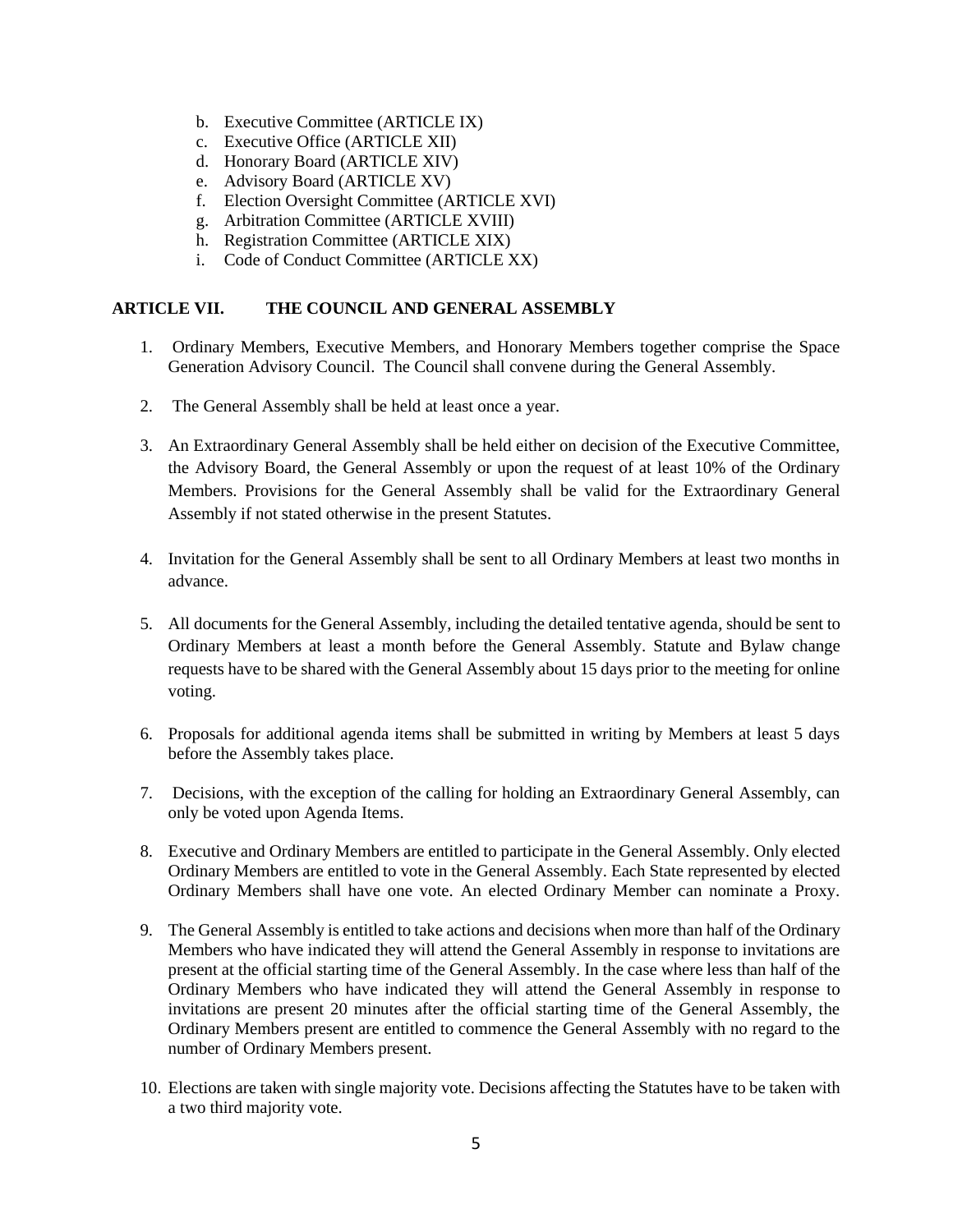- 11. The General Assembly shall be chaired by the Chair, in case of absence, by the Co-Chair. If the Co-Chair is not available as well, the Executive Director shall chair the General Assembly.
- 12. Except for stalemate situations, the Chairs shall not have voting power in the General Assembly.

#### <span id="page-6-0"></span>**ARTICLE VIII. DUTIES OF THE GENERAL ASSEMBLY**

- 1. The General Assembly shall approve the definition of Regions comprising States on a geographical basis upon proposition by the Executive Committee.
- 2. The General Assembly shall have the right to change the Statutes and the Bylaws.
- 3. The General Assembly shall have the right to deliberate and take decisions upon any other agenda item not conflicting with other provisions of the Statutes.
- 4. The General Assembly shall have the right to dissolve the association. (ARTICLE XXII)

#### <span id="page-6-1"></span>**ARTICLE IX. EXECUTIVE COMMITTEE**

- 1. The Executive Committee shall be composed of the Executive Members, which include voting members (Regional Coordinators and Co-Chairs) and non-voting Members (other Members of the Executive Office as deemed necessary and defined in the Bylaws).
- 2. Decisions of the Executive Committee shall in principle be taken by consensus. In case a consensus cannot be reached, decisions shall be taken by majority vote.
- 3. The Executive Committee shall elect a Chair and a Co-Chair from the pool of candidates for a term of two years.
- 4. Meetings of the Executive Committee shall be chaired by the Chair, in case of absence, by the Co-Chair. If the Co-Chair is not available as well, the longest serving Executive Member present shall chair the meeting.
- 5. During Executive Committee meetings where a non-election decision must be made, each Regional representative shall have one vote in decisions requiring a vote. There shall be at least two thirds of the regions represented. Only in case of a stalemate the consensus vote of the Chairs shall decide.
- 6. The Executive Committee may seek, when necessary, outside legal or auditing services.
- 7. The Executive Committee shall approve the strategy of the Organisation, work for its execution and be in charge of deliberating on matters of the Organisation for the period until the next General Assembly.

#### <span id="page-6-2"></span>**ARTICLE X. DUTIES OF THE EXECUTIVE COMMITTEE**

1. The Executive Committee shall have the right to appoint and replace National Points of Contact.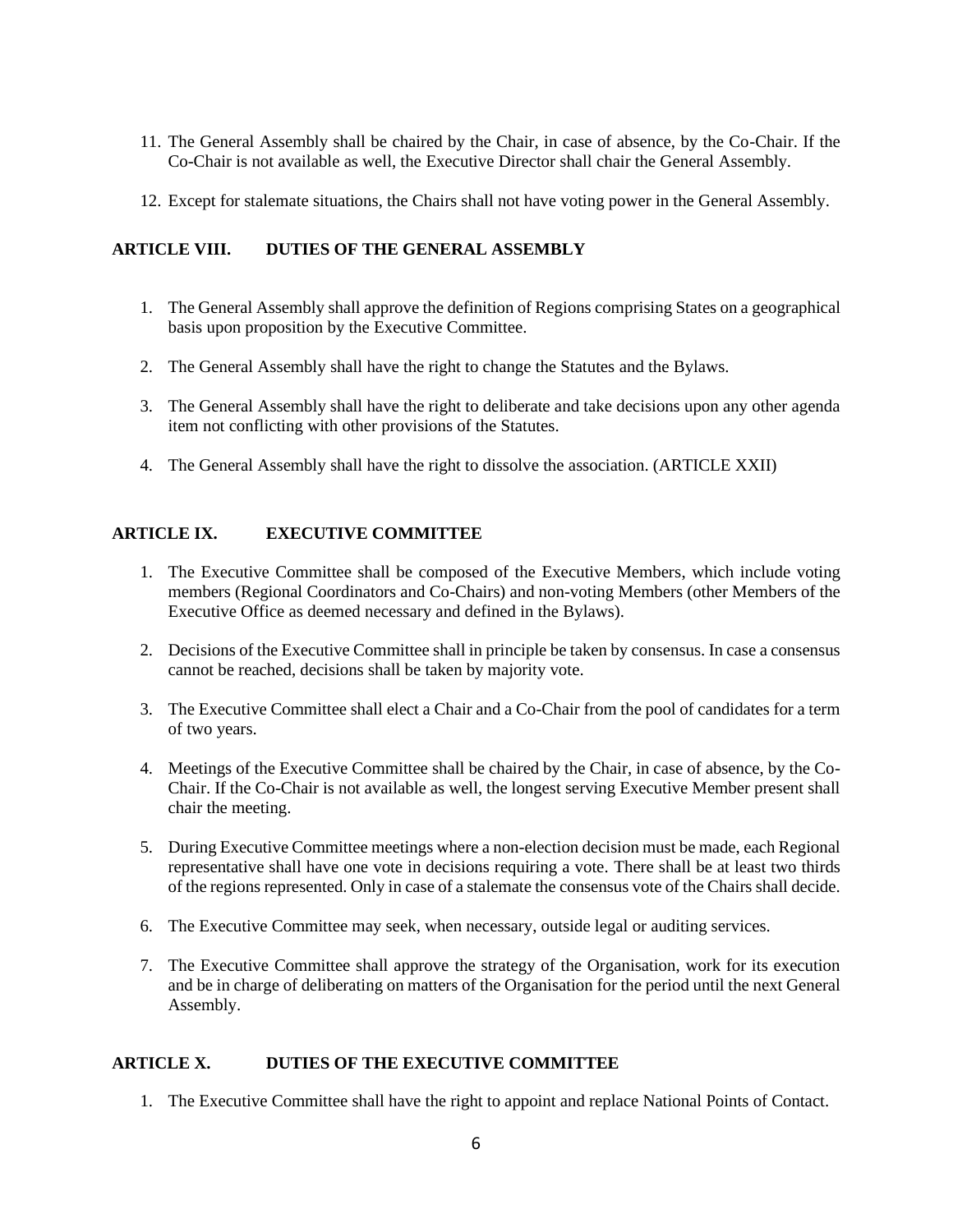- 2. The Executive Committee shall appoint Members of the Honorary Board.
- 3. The Executive Committee shall appoint Members of the Advisory Board.
- 4. The Executive Committee shall appoint representatives of the Organisation.
- 5. The Executive Committee shall make preparations for the General Assembly.
- 6. The Executive Committee shall invite all Ordinary, Executive and Honorary Members to the General Assembly.
- 7. The Executive Committee shall prepare the annual report.
- 8. The Executive Committee shall propose the establishment and termination of affiliations as defined in ARTICLE III.
- 9. The Executive Committee shall have the right to appoint and dismiss Members of the Executive Office.
- 10. The Executive Committee shall propose the definition of Regions comprising States upon geographical considerations to the General Assembly.
- 11. The Executive Committee shall generate and update every year a document describing the strategic vision for the future of the Organisation.

#### <span id="page-7-0"></span>**ARTICLE XI. DUTIES OF THE CHAIR AND CO-CHAIR**

- 1. The Chair and Co-Chair shall represent the Organisation in all official duties.
- 2. The Chair shall chair the General Assembly and meetings of the Executive Committee.
- 3. In case of unavailability of the Chair, the Co-Chair shall assume the responsibilities of the Chair.

#### <span id="page-7-1"></span>**ARTICLE XII. EXECUTIVE OFFICE**

- 1. The Executive Office shall be composed of a Treasurer, Executive Director, Secretaries, Team Coordinators, and other members, as deemed necessary by the Executive Committee.
- 2. The Executive Committee shall have the right to appoint and replace Members of the Executive Office.
- 3. Members of the Executive Office might assist in Executive Committee meetings upon decision by the Executive Committee.
- 4. At least one member of the Executive Office shall be resident in the Organisation's State of Registry to effectively fulfil local mailing and administrative tasks.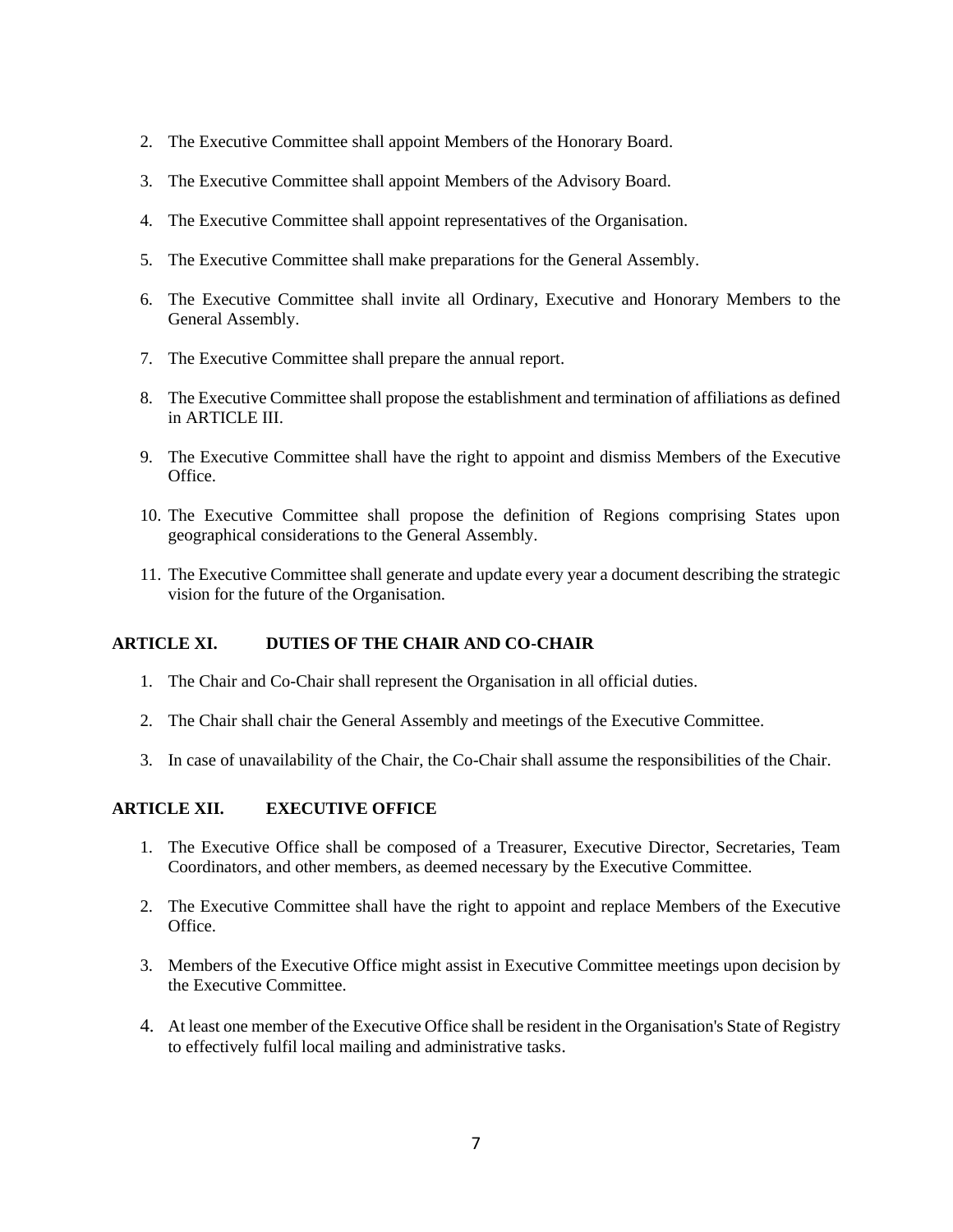#### <span id="page-8-0"></span>**ARTICLE XIII. DUTIES OF THE EXECUTIVE OFFICE**

- 1. The Executive Office shall serve the Executive Committee.
- 2. Members of the Executive Office shall not have decision or voting power unless otherwise decided by the Executive Committee on a case by case basis.
- 3. The Treasurer shall keep the books, provide an additional layer of approval for all the spending, fulfil the decisions of the Executive Committee and be in charge of the preparation of the annual budget and tax returns. The Treasurer is responsible for keeping the books in accordance with the national law of the Organisation's official State of Registry and international book keeping standards.
- 4. The Executive Director is hired by the Executive Committee to manage the day to day matters of the Organisation.
- 5. The Secretaries shall fulfil secretarial duties, especially take protocols, send out invitations, and keep and archive the local mail traffic.
- 6. The Team Coordinators are appointed to manage their respective functional teams and report to the Executive Committee, either in the person of the Executive Director or other officials as stated in the SGAC Bylaws.

#### <span id="page-8-1"></span>**ARTICLE XIV. HONORARY BOARD**

- 1. The Honorary Board shall support the Organisation's progress and provide advice and assistance. It shall be comprised of distinguished individuals who have been of great service to the Organisation in the past and whom SGAC wishes to recognise for their furtherance of goals similar to those of the SGAC.
- 2. Members of the Honorary Board shall have the right to represent the Honorary Board of the Organisation.
- 3. Members of the Honorary Board shall be appointed by the Executive Committee. The NPoCs may provide comments and suggestions on the nominations of the Members of the Honorary Board to the Executive Committee.

#### <span id="page-8-2"></span>**ARTICLE XV. ADVISORY BOARD**

- 1. The membership of the Advisory Board shall comprise twelve individuals who represent the views of the Organisation to promote space among youth of the world. Members shall be appointed by the Executive Committee and can include outgoing Regional Coordinators and outgoing Chairpersons. The NPoCs may provide comments and suggestions on the nominations of the Members of the Advisory Board to the Executive Committee.
- 2. The Advisory Board shall oversee the Organisation's progress and provide substantial advice on matters related to strategy, relations with the United Nations and other international Organisations and on any other matters of fundamental importance to the Organisation. The Board shall, also on at least an annual basis, review the finances of SGAC.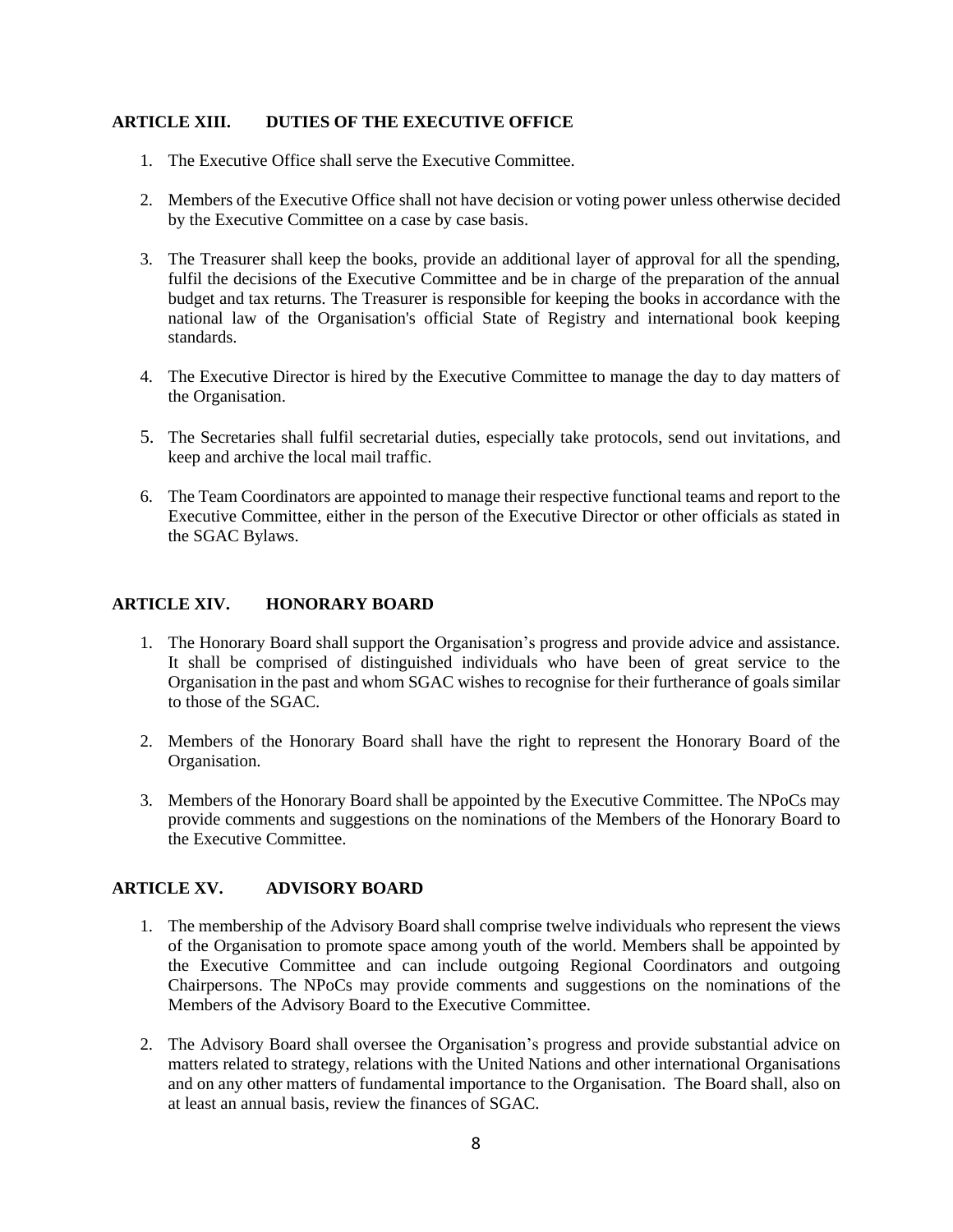- 3. Members of the Advisory Board shall have the right to attend meetings of the Executive **Committee**
- 4. Members of the Advisory Board shall have the right to call for an Arbitration Committee in case of internal disputes.
- 5. The Advisory Board shall appoint members of the Arbitration Committee. (ARTICLE XVIII)

#### <span id="page-9-0"></span>**ARTICLE XVI. ELECTION OVERSIGHT COMMITTEE**

- 1. The Election Oversight Committee shall be composed of: the two Chairpersons, Executive Director, and the Co-Secretaries.
- 2. Decisions of the Election Oversight Committee shall in principle be taken by consensus. In case consensus cannot be reached, decisions shall be taken by majority vote.
- 3. Each Member of the Election Oversight Committee shall have one vote. Abstentions shall not be permitted.
- **4.** A candidate for a particular election shall not be part of the Election Oversight Committee. Should a current member of the Elections Oversight Committee be nominated for an election, an alternative member should be proposed by the Co-Chairs and the Executive Director to take this person's position on the Elections Oversight Committee until the election is completed; the alternative person should be appointed by the Executive Committee.

#### <span id="page-9-1"></span>**ARTICLE XVII. DUTIES OF THE ELECTION OVERSIGHT COMMITTEE**

1. The Election Oversight Committee shall be responsible for ensuring elections have met the requirements of the Statutes and Bylaws and further, do not contain impropriety, negligence or fraud.

Specifically, the Election Oversight Committee shall oversee, monitor and approve or reject:

- a. the election process for National Points of Contact;
- b. the election process for Regional Coordinators;
- c. the election process for Chairpersons.
- 2. The Election Oversight Committee shall carry out its function by reviewing the election reports forwarded by the Election Officer and by providing guidance to the Election Officer.
- 3. The Election Oversight Committee may request more information from the Election Officer, deem an election not valid for reasons of non-compliance with Statutes, Bylaws or evidence of impropriety, negligence or fraud, or verify the election.
- 4. Formal actions of the Election Oversight Committee must be conveyed to the Election Officer in writing (email acceptable).
- 5. The Election Oversight Committee shall report in writing on national and regional election processes to the Executive Committee at latest two weeks after termination of the election processes.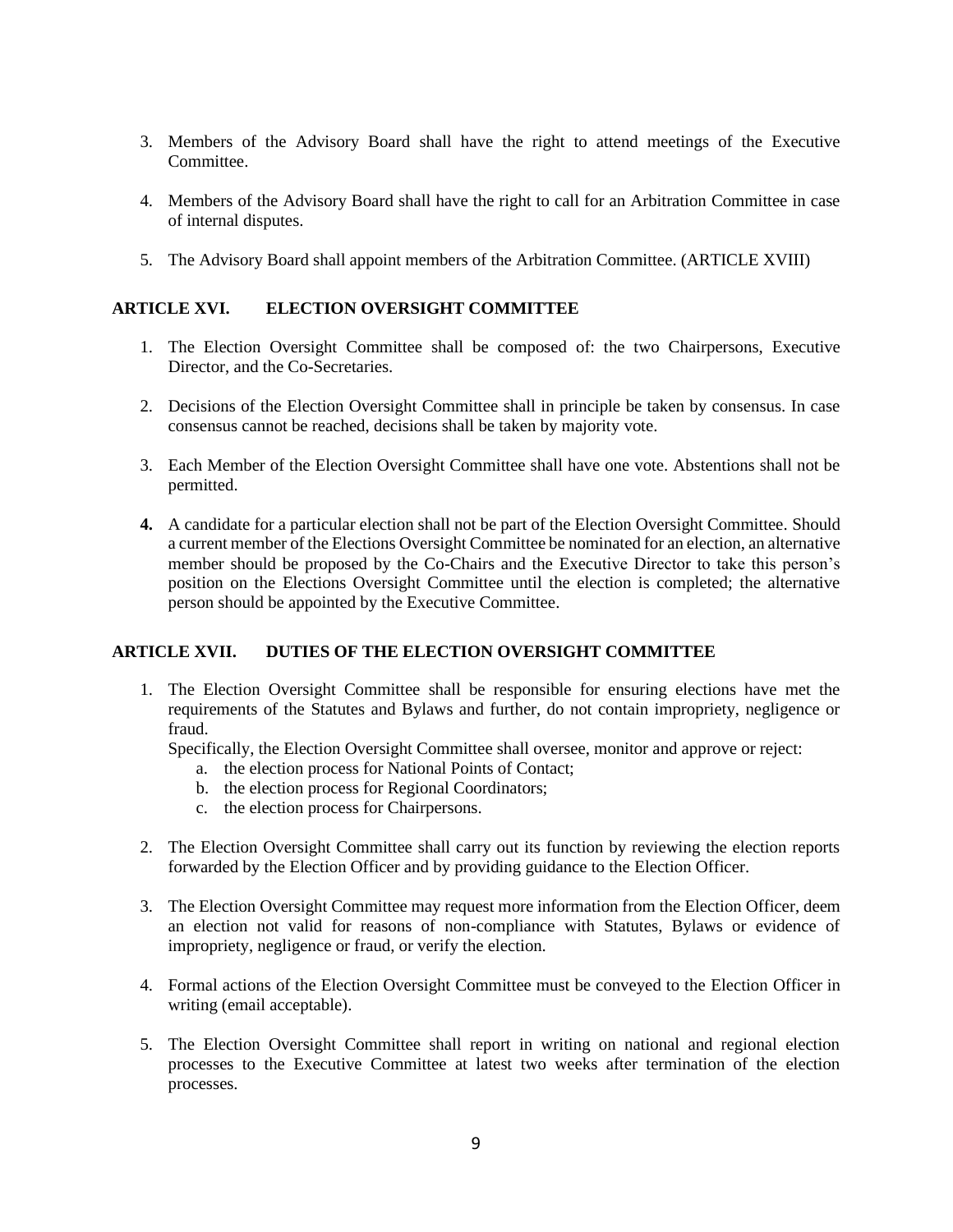#### <span id="page-10-0"></span>**ARTICLE XVIII. ARBITRATION COMMITTEE**

- 1. The Arbitration Committee shall comprise of at least three Members and up to 7 Members. These are appointed by the Advisory Board. One Member of the Advisory Board should be selected to lead the Arbitration proceedings, and will set the rules of procedure for the proceedings.
- 2. The Arbitration Committee shall settle internal disputes, including but not limited to disputes between Members and the Organisation which have not led to a conclusion after the involvement of the SGAC Co-Chairs and the Executive Director.
- 3. Decisions shall be made with simple majority vote and shall be considered final.

#### <span id="page-10-1"></span>**ARTICLE XIX. REGISTRATION COMMITTEE**

1. The Registration Committee is composed of: the two Executive Committee Co-Chairs, the Executive Director, and the Treasurer. Together these individuals serve as the official registered officers of the Space Generation Advisory Council in the State of Registry, (i.e., Austria).

#### <span id="page-10-2"></span>**ARTICLE XX. CODE OF CONDUCT COMMITTEE**

- 1. The Code of Conduct Committee shall be composed of: the two Chairpersons, Executive Director, one of the SGAC Human Resources Coordinators and one of the SGAC General Counsels.
- 2. The Code of Conduct Committee shall endeavour to foster a respectful and inclusive environment for all volunteers, staff, and office holders within SGAC, by applying the Code of Conduct and Harassment Policy.
- 3. The Code of Conduct Committee shall convene whenever there is an instance of violation of the Harassment Policy, violation of the Code of Conduct, or other such unprofessional behaviour that warrants further investigation. Upon receiving a report from an SGAC member describing the alleged misconduct from another SGAC member(s), the Code of Conduct Committee shall act in order to:
	- a. Prevent harassing conduct before it becomes severe or pervasive.
	- b. Conduct a prompt, thorough, and impartial investigation into allegations of harassing conduct.
	- c. Take immediate and appropriate measures when SGAC determines that harassing conduct has occurred.
- 4. Decisions of the Code of Conduct Committee shall in principle be taken by consensus. In case consensus cannot be reached, decisions shall be taken by majority vote.
- 5. The Code of Conduct Committee may offer voluntary counselling service to any member of SGAC that might have felt a harassment instance, has any doubt on the harassment policy, or simply needs advice or counsel in any harassment-related matter.